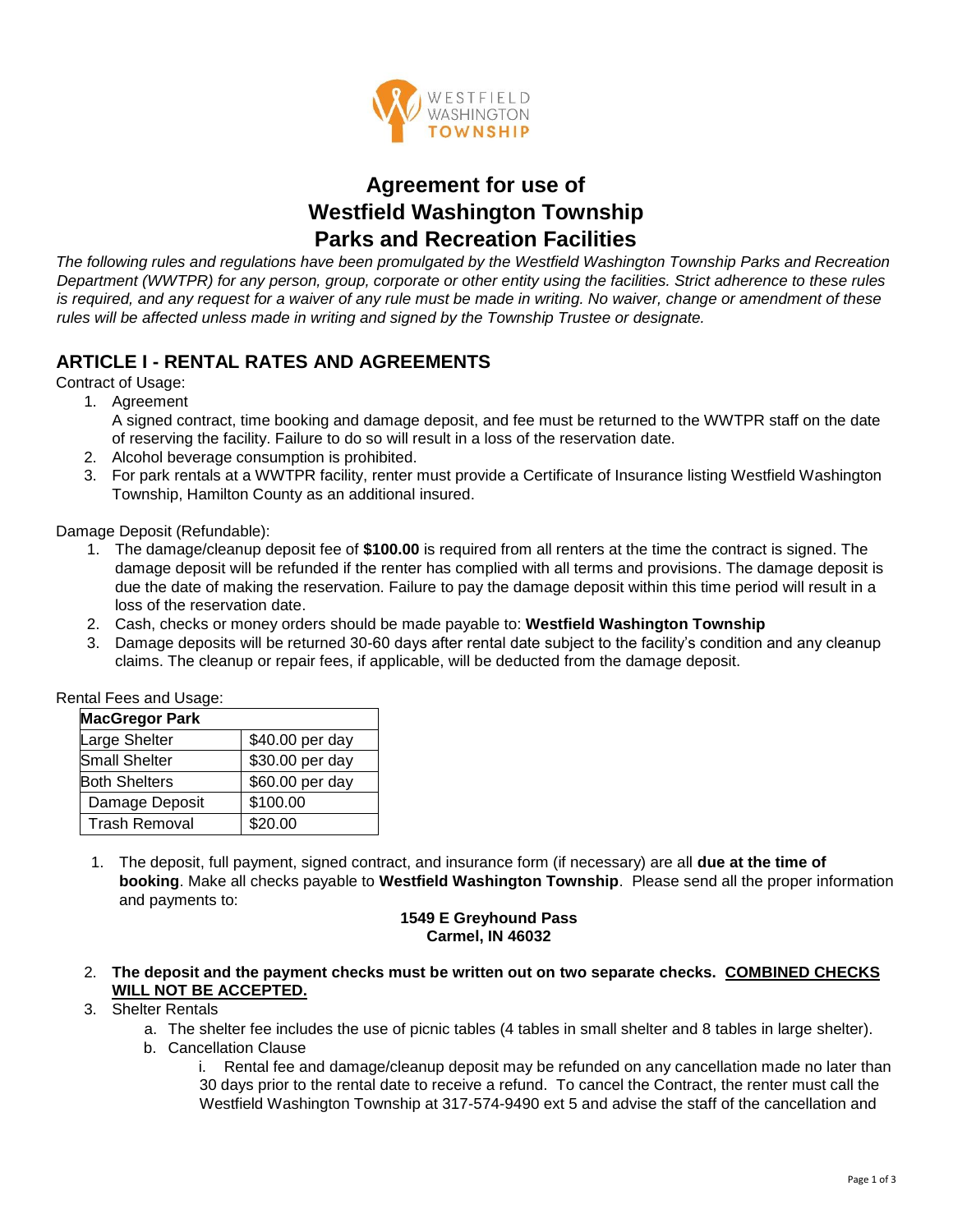make arrangements for the refunds. If cancellation of the contract should occur in less than 60 days prior to the rental date, the renter will be refunded the deposit only.

- ii. If you wish to change your reservation times, we will need a two weeks' notice prior to your rental date. Departmental approval/authorization is required. Approval is not guaranteed.
- c. Clean Up Policy
	- i. Renters will incur a fee of \$20.00, if trash is not cleaned up. Refer clean up Section for more information about clean up procedures.

### **ARTICLE II - RULES AND REGULATIONS FOR USE OF FACILITY**

- 1. Alcoholic Beverage, Controlled Substances and Hunting
	- a. The use of drugs and controlled substances by any person not having a prescription for said drugs or controlled substances is forbidden at all WWTPR facilities.
	- b. Hunting, open fires, and fireworks are **not** allowed on any WWTPR facilities.
	- c. **Alcohol is prohibited**
- 2. Fire Safety
	- a. Smoking of tobacco or any other combustible product is prohibited inside all WWTPR facilities.
	- b. **No lit candles (other than birthday cakes or the like), votive/tea light, candelabra, torches, flares, fog machines or other such items are permitted** inside the facilities.
- 3. Decorating
	- a. No nails, hooks, tacks, etc., shall be allowed in or on the walls of the building.
	- b. Tape (scotch or masking only) is permitted on walls.
- 4. Setup

#### a. **Renters are in charge of their own setup, breakdown, and clean up.**

- 5. Other Restricted items
	- a. No table confetti/sprinkles, silly string, or piñatas are permitted in the facilities.
- 6. Chaperones
	- a. Children or youth under the age of 18 must be chaperoned by adults over the age of 18. Names of the chaperones must be listed on the Rental Contract.
- 7. Hours of Operation and Rentals
	- a. No rental activity may be earlier than 6am or later than 11:00pm. This includes cleanup of the facility.

### **ARTICLE III - CLEANUP POLICIES**

- 1. Cleanup
	- a. All groups using the facility must return the floors and equipment to the original state of cleanliness as they found them. The entire area must be swept.
	- b. Trash Removal: Containers provided by the WWTPR staff for all waste paper, food waste, etc. in all areas used, including restrooms and outside areas must be cleaned. All trash bags must be removed from containers, tied and placed in the trash dumpster outside the facility. **Put new trash bags in the trash cans after trash removal.**
		- i. A \$20.00 trash removal fee will be charged if trash is not removed from facility.
- 2. Refund of Damage Deposit
	- a. A damage deposit or cleaning deposit may be refunded if:
		- i. The facility must be returned in good condition, clean, no breakage or damage occurs, trash is removed, and if the rules and regulations controlling use of the facility are not otherwise violated.
		- ii. Cleanup must be to the satisfaction of the WWTPR staff. (Note: Deposited damage deposit checks will be refunded within 30-60 days, through the United States Postal Service).
		- iii. Any additional time needed by WWTPR staff for excessive cleanup will be charged at a rate of \$30.00 per hour and will be deducted from the damage deposit or cause the non-refund of the security deposit.

### **ARTICLE IV- MISCELLANEOUS PROVISIONS**

- 1. Parking
	- a. It is possible that more than one (1) event may be ongoing at the facility and renters are expected to share the parking areas. Additional parking is available in the designated parking lot. Parking on the grass is prohibited.